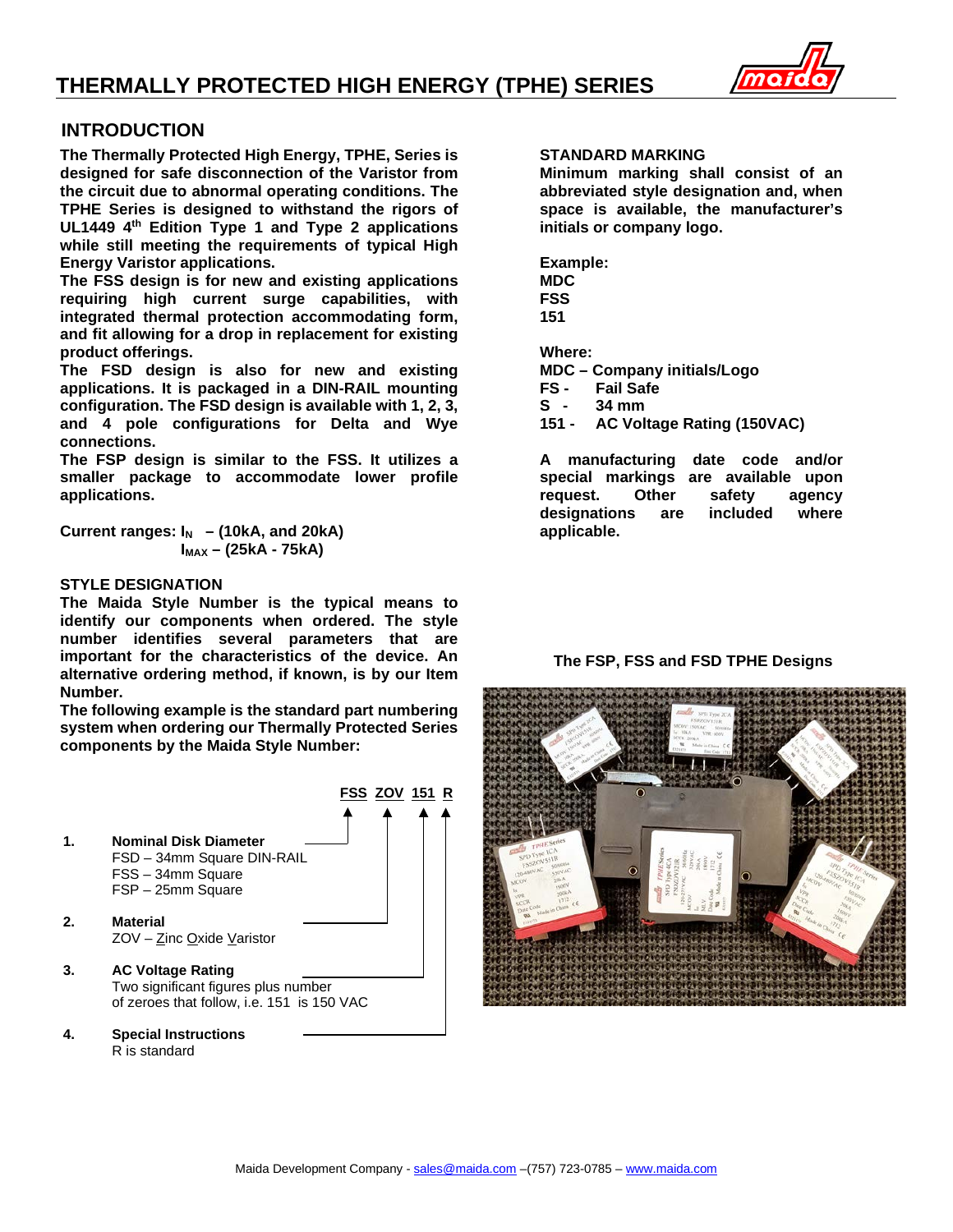### *THERMALLY PROTECTED HE (TPHE) SERIES ELECTRICAL SPECIFICATIONS*

| Maida<br><b>Style</b><br>Number | Recognitions<br>To<br>Safety<br>Agency<br>Standards |          |  | # of<br>Poles | Minimum<br>Marking               | Nominal<br>Voltage           |            | (VAC)          | <b>MCOV</b>        |                          | # of pulses<br>$\mathbf 1$ | Peak<br>Current<br>(8x20us)<br>15 $(l_N)$ | <b>MLV</b><br>(V) |                |                      |                      | <b>SCCR</b>                      | Operating<br>Temp. | UL<br><b>SPD</b><br>Type |            |
|---------------------------------|-----------------------------------------------------|----------|--|---------------|----------------------------------|------------------------------|------------|----------------|--------------------|--------------------------|----------------------------|-------------------------------------------|-------------------|----------------|----------------------|----------------------|----------------------------------|--------------------|--------------------------|------------|
|                                 |                                                     |          |  | ABCDEF        |                                  |                              | (VAC)      | L-L            | L-N                | L-G                      | $N-G$                      | (kA)                                      | (kA)              | L-L            | L-N                  | L-G                  | $N-G$                            | (kA)               | (°C)                     |            |
| FSPZOV151R                      | X                                                   | X        |  |               | $\mathbf{1}$                     | MDC-FSP-151                  | 120        | 150            | $\sim$             | $\sim$                   | $\mathbf{r}$               | 25                                        | 10                | 600            | $\sim$               |                      |                                  | 200                | -40 to 80                | 2CA        |
| FSSZOV151CR                     | $X$ $X$                                             |          |  |               | $\mathbf{1}$                     | MDC-FSS-151C                 | 120        | 150            | $\omega$           | $\omega$                 | $\omega$                   | 50                                        | 20                | 600            | $\omega$             | $\blacksquare$       | $\omega$                         | 200                | -40 to 80                | 2CA        |
| FSSZOV151R                      | X                                                   |          |  |               | 1                                | MDC-FSS-151                  | 120        | 150            | $\sim$             | $\sim$                   | $\sim$                     | 50                                        | 20                | 600            | $\omega$             | $\sim$               | $\mathbf{r}$                     | 200                | -40 to 80                | 1CA        |
| FSDZOV151-R                     | $X$ $X$                                             |          |  |               | $\mathbf{1}$                     | MDC-FSD-151                  | 120        | 150            | $\blacksquare$     | $\blacksquare$           | $\blacksquare$             | 50                                        | 20                | 1560           | $\blacksquare$       | $\blacksquare$       | $\blacksquare$                   | $\sim$             | -40 to 85                | 4CA        |
| FSDZOV151-2R                    | X                                                   | X        |  |               | $\overline{2}$                   | MDC-FSD-151-2R               | 120        | $\blacksquare$ | 150                | 150                      | 150                        | 50                                        | 20                | $\sim$         | 3120                 | 1560                 | 1560                             | $\sim$             | -40 to 85                | 4CA        |
| FSDZOV151-3R                    | $\times$                                            | $\times$ |  |               | 3                                | MDC-FSD-151-3R               | 208/120    | 300            | $\sim$             | 150                      | $\sim$                     | 50                                        | 20                | 3120           | $\blacksquare$       | 1560                 | $\sim$                           | $\omega$           | -40 to 85                | 4CA        |
| FSDZOV151-3NR                   | $X$ $\times$                                        |          |  |               | 3                                | MDC-FSD-151-3N               | 208/120    | 300            | 150                | 150                      | 48                         | 50                                        | 20                | 3120           | 1560                 | 2730                 | 1170                             | $\blacksquare$     | -40 to 85                | 4CA        |
| FSDZOV151-4R                    | $X$ $X$                                             |          |  |               | $\overline{4}$                   | MDC-FSD-151-4R               | 208/120    | 300            | 150                | 150                      | 150                        | 50                                        | 20                | 3120           | 3120                 | 1560                 | 1560                             | $\blacksquare$     | -40 to 85                | 4CA        |
| FSDZOV151-NR                    | XX                                                  |          |  |               | $\overline{2}$                   | MDC-FSD-151-N                | 120        | $\sim$         | 150                | 150                      | 48                         | 50                                        | 20                | $\mathbf{r}$   | 1560                 | 2730                 | 1170                             | $\mathbf{r}$       | -40 to 85                | 4CA        |
| FSPZOV181R                      | $X$ $X$                                             |          |  |               | $\overline{1}$                   | MDC-FSP-181                  | 120        | 180            | $\sim$             | $\sim$                   | $\omega$                   | 25                                        | 10                | 800            | $\sim$               | $\omega$             | $\omega$                         | 200                | -40 to 80                | 2CA        |
| FSSZOV181CR                     | $X$ $X$                                             |          |  |               | -1                               | MDC-FSS-181                  | 120        | 180            | $\omega$           | $\omega$                 | $\omega$                   | 50                                        | 20                | 600            | $\omega$             | $\blacksquare$       | $\blacksquare$                   | 200                | -40 to 85                | 2CA        |
| FSSZOV181R                      | X                                                   |          |  |               | $\overline{1}$                   | MDC-FSS-181                  | 120        | 180            | $\blacksquare$     | $\overline{\phantom{a}}$ | $\blacksquare$             | 50                                        | 20                | 600            | $\blacksquare$       | $\blacksquare$       | $\blacksquare$                   | 200                | -40 to 85                | 1CA        |
| FSDZOV181-R                     | $X$ $X$                                             |          |  |               | $\mathbf 1$                      | MDC-FSD-181                  | 120        | 180            | $\blacksquare$     | $\blacksquare$           | $\blacksquare$             | 50                                        | 20                | 1570           | $\blacksquare$       | $\blacksquare$       | $\blacksquare$                   | $\sim$             | -40 to 85                | 4CA        |
| FSDZOV181-2R                    | Х                                                   | X        |  |               | $\overline{2}$                   | MDC-FSD-181-2R               | 120        | $\blacksquare$ | 180                | 180                      | 180                        | 50                                        | 20                | $\blacksquare$ | 3140                 | 1570                 | 1570                             | $\sim$             | -40 to 85                | 4CA        |
| FSDZOV181-3R                    | XX                                                  |          |  |               | 3                                | MDC-FSD-181-3R               | 208/120    | 360            | $\blacksquare$     | 180                      | $\blacksquare$             | 50                                        | 20                | 3140           | $\blacksquare$       | 1570                 | $\blacksquare$                   | $\blacksquare$     | -40 to 85                | 4CA        |
| FSDZOV181-3NR                   | X <sub>X</sub>                                      |          |  |               | 3                                | MDC-FSD-181-3N               | 208/120    | 360            | 180                | 180                      | 48                         | 50                                        | 20                | 3140           | 1570                 | 2740                 | 1170                             | $\blacksquare$     | -40 to 85                | 4CA        |
| FSDZOV181-4R                    | $X$ $X$                                             |          |  |               | $\overline{4}$                   | MDC-FSD-181-4R               | 208/120    | 360            | 180                | 180                      | 180                        | 50                                        | 20                | 3140           | 3140                 | 1570                 | 1570                             | $\mathbf{r}$       | -40 to 85                | 4CA        |
| FSDZOV181-NR                    | $X$ $X$                                             |          |  |               | $\overline{2}$                   | MDC-FSD-181-N                | 120        | $\sim$         | 180                | 180                      | 48                         | 50                                        | 20                | $\sim$         | 1570                 | 2740                 | 1170                             | $\sim$             | -40 to 85                | 4CA        |
| FSSZOV271CAR                    | $X$ $X$                                             |          |  |               | -1                               | MDC-FSS-271CA                | 240        | 275            | $\sim$             | $\blacksquare$           | $\omega$                   | 50                                        | 20                | 800            | $\omega$             | $\omega$             | $\blacksquare$                   | 200                | -40 to 85                | 2CA        |
| FSSZOV271AR                     | X                                                   |          |  |               | $\overline{1}$                   | MDC-FSS-275A                 | 240        | 275            | $\blacksquare$     | $\blacksquare$           | $\blacksquare$             | 50                                        | 20                | 800            | $\omega$             | $\omega$             | $\blacksquare$                   | 200                | -40 to 85                | 1CA        |
| FSDZOV271-R                     | $X$ $X$                                             |          |  |               | $\mathbf 1$                      | MDC-FSD-271                  | 240        | 275            | $\blacksquare$     | $\blacksquare$           | $\blacksquare$             | 50                                        | 20                | 1830           | $\sim$               | $\blacksquare$       | $\sim$                           | $\sim$             | -40 to 85                | 4CA        |
| FSDZOV271-2R                    | XX                                                  |          |  |               | $\overline{2}$                   | MDC-FSD-271-2R               | 240        | $\blacksquare$ | 275                | 275                      | 275                        | 50                                        | 20                | $\blacksquare$ | 3660                 | 1830                 | 1830                             | $\blacksquare$     | -40 to 85                | 4CA        |
| FSDZOV271-3R                    | X                                                   |          |  |               | 3                                | MDC-FSD-271-3R               | 415/240    | 550            | $\sim$             | 275                      | $\omega$                   | 50                                        | 20                | 3660           | $\blacksquare$       | 1830                 | $\sim$                           | $\sim$             | -40 to 85                | 4CA        |
| FSDZOV271-3NR                   | $X$ $X$                                             |          |  |               | 3                                | MDC-FSD-271-3N               | 415/240    | 550            | 275                | 275                      | 48                         | 50                                        | 20                | 3660           | 1830                 | 3460                 | 1630                             | $\blacksquare$     | -40 to 85                | 4CA        |
| FSDZOV271-4R                    | $X$ $X$                                             |          |  |               | $\overline{4}$                   | MDC-FSD-271-4R               | 415/240    | 550            | 275                | 275                      | 275                        | 50                                        | 20                | 3660           | 3660                 | 1830                 | 1830                             | $\blacksquare$     | -40 to 85                | 4CA        |
| FSDZOV271-NR                    | XX                                                  |          |  |               | $\overline{2}$<br>$\overline{1}$ | MDC-FSD-271-N                | 240        | $\sim$         | 275                | 275                      | 48                         | 50                                        | 20                | $\mathbf{r}$   | 1830                 | 3460                 | 1630                             | $\mathbf{r}$       | -40 to 85                | 4CA        |
| FSPZOV321R<br>FSSZOV321CR       | $X$ $X$<br>$X$ $X$                                  |          |  |               | -1                               | MDC-FSP-321                  | 277<br>277 | 320            | $\sim$<br>$\omega$ | $\sim$<br>$\omega$       | $\omega$<br>$\omega$       | 25<br>50                                  | 10<br>20          | 1000<br>1000   | $\omega$<br>$\omega$ | $\omega$<br>$\omega$ | $\blacksquare$<br>$\blacksquare$ | 200<br>200         | -40 to 80                | 2CA        |
| FSSZOV321                       | X                                                   |          |  |               | $\overline{1}$                   | MDC-FSS-321CR<br>MDC-FSS-321 | 277        | 320<br>320     | $\blacksquare$     | $\blacksquare$           | $\blacksquare$             |                                           |                   | 1000           | $\omega$             | $\omega$             | $\blacksquare$                   | 200                | -40 to 85<br>-40 to 85   | 2CA<br>1CA |
| FSDZOV321-R                     | $X$ $X$                                             |          |  |               | $\mathbf 1$                      | MDC-FSD-321                  | 277        | 320            | $\sim$             | $\sim$                   | $\blacksquare$             | 50                                        | 20                | 1890           | $\sim$               | $\blacksquare$       | $\blacksquare$                   | $\sim$             | -40 to 85                | 4CA        |
| FSDZOV321-2R                    | XX                                                  |          |  |               | $\overline{2}$                   | MDC-FSD-321-2R               | 277        | $\sim$         | 320                | 320                      | 320                        | 50                                        | 20                | $\blacksquare$ | 3780                 | 1890                 | 1890                             | $\blacksquare$     | -40 to 85                | 4CA        |
| FSDZOV321-3R                    | X                                                   | $\times$ |  |               | 3                                | $\overline{MDC}$ -FSD-321-3R | 480/277    | 640            | $\blacksquare$     | 320                      | $\blacksquare$             | 50                                        | 20                | 3780           | $\blacksquare$       | 1890                 |                                  | $\sim$             | -40 to 85                | 4CA        |
| FSDZOV321-4R                    | <b>XX</b>                                           |          |  |               | $\overline{4}$                   | MDC-FSD-321-4R               | 480/277    | 640            | 320                | 320                      | 320                        | 50                                        | 20                | 3780           | 3780                 | 1890                 | 1890                             | $\blacksquare$     | -40 to 85                | 4CA        |
| FSDZOV321-NR                    | XX                                                  |          |  |               | $\overline{2}$                   | MDC-FSD-321-N                | 277        | $\sim$         | 320                | 320                      | 48                         | 50                                        | 20                | $\mathbf{r}$   | 1890                 | 3520                 | 1630                             | $\mathbf{r}$       | -40 to 85                | 4CA        |
| FSPZOV421R                      | $X$ $X$                                             |          |  |               | $\overline{1}$                   | MDC-FSP-421                  | 347        | 420            | $\sim$             | $\sim$                   | $\omega$                   | 25                                        | 10                | 1200           | $\sim$               | $\omega$             | $\omega$                         | 200                | -40 to 80                | 2CA        |
| FSSZOV421CR                     | $X$ $X$                                             |          |  |               | -1                               | MDC-FSS-421CR                | 347        | 420            | $\blacksquare$     | $\blacksquare$           | $\omega$                   | 50                                        | 20                | 1500           | $\omega$             | $\blacksquare$       | $\blacksquare$                   | 200                | -40 to 85                | 2CA        |
| FSSZOV421R                      | X                                                   |          |  |               | -1                               | MDC-FSS-421                  | 347        | 420            | $\blacksquare$     | $\overline{\phantom{a}}$ | $\blacksquare$             | 50                                        | 20                | 1500           | $\sim$               | $\blacksquare$       | $\blacksquare$                   | 200                | -40 to 85                | 1CA        |
| FSDZOV421-R                     | $X$ $X$                                             |          |  |               | $\mathbf 1$                      | MDC-FSD-421                  | 347        | 420            | $\blacksquare$     | $\blacksquare$           | $\blacksquare$             | 50                                        | 20                | 2180           | $\blacksquare$       | $\blacksquare$       | $\blacksquare$                   | $\sim$             | -40 to 85                | 4CA        |
| FSDZOV421-2R                    | Х                                                   | X        |  |               | $\overline{2}$                   | MDC-FSD-421-2R               | 347        | $\blacksquare$ | 420                | 420                      | 420                        | 50                                        | 20                | $\blacksquare$ | 4360                 | 2180                 | 2180                             | $\sim$             | -40 to 85                | 4CA        |
| FSDZOV421-3R                    | XX                                                  |          |  |               | 3                                | $\overline{MDC}$ -FSD-421-3R | 600/347    | 840            | $\blacksquare$     | 420                      | $\blacksquare$             | 50                                        | 20                | 4360           | $\blacksquare$       | 2180                 | $\blacksquare$                   | $\omega$           | -40 to 85                | 4CA        |
| FSDZOV421-3NR                   | $X$ $X$                                             |          |  |               | 3                                | MDC-FSD-421-3N               | 600/347    | 840            | 420                | 420                      | 48                         | 50                                        | 20                | 4360           | 2180                 | 3810                 | 1630                             | $\blacksquare$     | $-40$ to $85$            | 4CA        |
| FSDZOV421-4R                    | <b>XX</b>                                           |          |  |               | $\overline{4}$                   | MDC-FSD-421-4R               | 600/347    | 840            | 420                | 420                      | 420                        | 50                                        | 20                | 4360           | 4360                 | 2180                 | 2180                             | $\blacksquare$     | -40 to 85                | 4CA        |
| FSDZOV421-NR                    | <b>XX</b>                                           |          |  |               | $\overline{2}$                   | MDC-FSD-421-N                | 347        | $\sim$         | 420                | 420                      | 48                         | 50                                        | 20                | $\sim$         | 2180                 | 3900                 | 1630                             | $\sim$             | -40 to 85                | 4CA        |
| FSPZOV551R                      | XX                                                  |          |  |               | $\mathbf{1}$                     | MDC-FSP-551                  | 480        | 550            | $\sim$             | $\overline{a}$           |                            | 25                                        | 10                | 1800           |                      |                      | $\sim$                           | 200                | -40 to 80                | 2CA        |
| FSSZOV551CR                     | XX                                                  |          |  |               | 1                                | MDC-FSS-551CR                | 480        | 550            | $\blacksquare$     | $\sim$                   | $\overline{\phantom{a}}$   | 50                                        | 20                | 1500           | $\sim$               | $\sim$               | $\sim$                           | 200                | $-40$ to 85              | 2CA        |
| FSSZOV551R                      | X                                                   |          |  |               | $\mathbf{1}$                     | MDC-FSS-551                  | 480        | 550            | $\blacksquare$     | $\blacksquare$           | $\blacksquare$             | 50                                        | 20                | 1500           | $\sim$               | $\blacksquare$       | $\sim$                           | 200                | -40 to 85                | 1CA        |
| FSDZOV551-R                     |                                                     | XX       |  |               | $\mathbf{1}$                     | MDC-FSD-551                  | 480        | 550            | $\blacksquare$     | $\sim$                   | $\blacksquare$             | 50                                        | 20                | 2550           | $\blacksquare$       | $\sim$               | $\sim$                           | $\sim$             | -40 to 85                | 4CA        |
| FSDZOV551-2R                    | X X                                                 |          |  |               | 2                                | MDC-FSD-551-2R               | 480        | $\sim$         | 1000               | 550                      | 550                        | 50                                        | 20                | $\sim$         | 5100                 | 2550                 | 2550                             | $\sim$             | -40 to 85                | 4CA        |
| FSDZOV551-3R                    | $\overline{X}$                                      |          |  |               | 3                                | MDC-FSD-551-3R               | 600/347    | 1000           | $\sim$             | 550                      | $\blacksquare$             | 50                                        | 20                | 5240           | $\blacksquare$       | 2550                 | $\blacksquare$                   | $\sim$             | -40 to 85                | 4CA        |
| FSDZOV551-4R                    | XX                                                  |          |  |               | 4                                | MDC-FSD-551-4R               | 600/347    | 1000           | 550                | 550                      | 550                        | 50                                        | 20                | 5240           | 5240                 | 2550                 | 2550                             | $\blacksquare$     | -40 to 85                | 4CA        |
| FSPZOV681R                      |                                                     | XX       |  |               | $\overline{1}$                   | MDC-FSP-681                  | 600        | 690            | $\blacksquare$     | $\blacksquare$           | $\blacksquare$             | 25                                        | 10                | 2000           | $\blacksquare$       | $\blacksquare$       | $\blacksquare$                   | 200                | -40 to 80                | 2CA        |
| FSSZOV681CR                     | XX                                                  |          |  |               | $\mathbf 1$                      | MDC-FSS-681CR                | 600        | 690            | $\blacksquare$     | $\blacksquare$           | $\sim$                     | 50                                        | 20                | 2000           | $\mathcal{L}$        | $\sim$               | $\blacksquare$                   | 200                | $-40$ to 85              | 2CA        |
| FSSZOV681R                      | X                                                   |          |  |               | -1                               | MDC-FSS-681                  | 600        | 690            | $\blacksquare$     | $\blacksquare$           | $\blacksquare$             | 50                                        | 20                | 2000           | $\sim$               | $\sim$               | $\blacksquare$                   | 200                | $-40$ to $85$            | 1CA        |
| FSDZOV681-R                     | XX                                                  |          |  |               | $\mathbf 1$                      | MDC-FSD-681                  | 600        | 690            | $\sim$             | $\blacksquare$           | $\blacksquare$             | 50                                        | 20                | 2990           | $\mathbf{r}$         | $\blacksquare$       | $\blacksquare$                   | $\sim$             | -40 to 85                | 4CA        |
| FSDZOV681-2R                    | XX                                                  |          |  |               | 2                                | MDC-FSD-681-2R               | 600        | $\sim$         | 690                | 690                      | 690                        | 50                                        | 20                | $\sim$         | 5980                 | 2990                 | 2990                             | $\sim$             | -40 to 85                | 4CA        |
| FSDZOV681-3R                    | X X                                                 |          |  |               | 3                                | MDC-FSD-681-3R               | 600/347    | 1000           | $\sim$             | 690                      | $\sim$                     | 50                                        | 20                | 5980           | $\blacksquare$       | 2990                 | $\sim$                           | $\sim$             | -40 to 85                | 4CA        |
| FSDZOV681-4R                    | X X                                                 |          |  |               | 4                                | MDC-FSD-681-4R               | 600/347    | 1000           | 690                | 690                      | 690                        | 50                                        | 20                | 5980           | 5980                 | 2990                 | 2990                             |                    | -40 to 85                | 4CA        |

A = UL1449 D = VDE

 $B = cUL$   $E = DEMKO$ A = UL1449 D =<br>B = cUL E =<br>C = CSA F =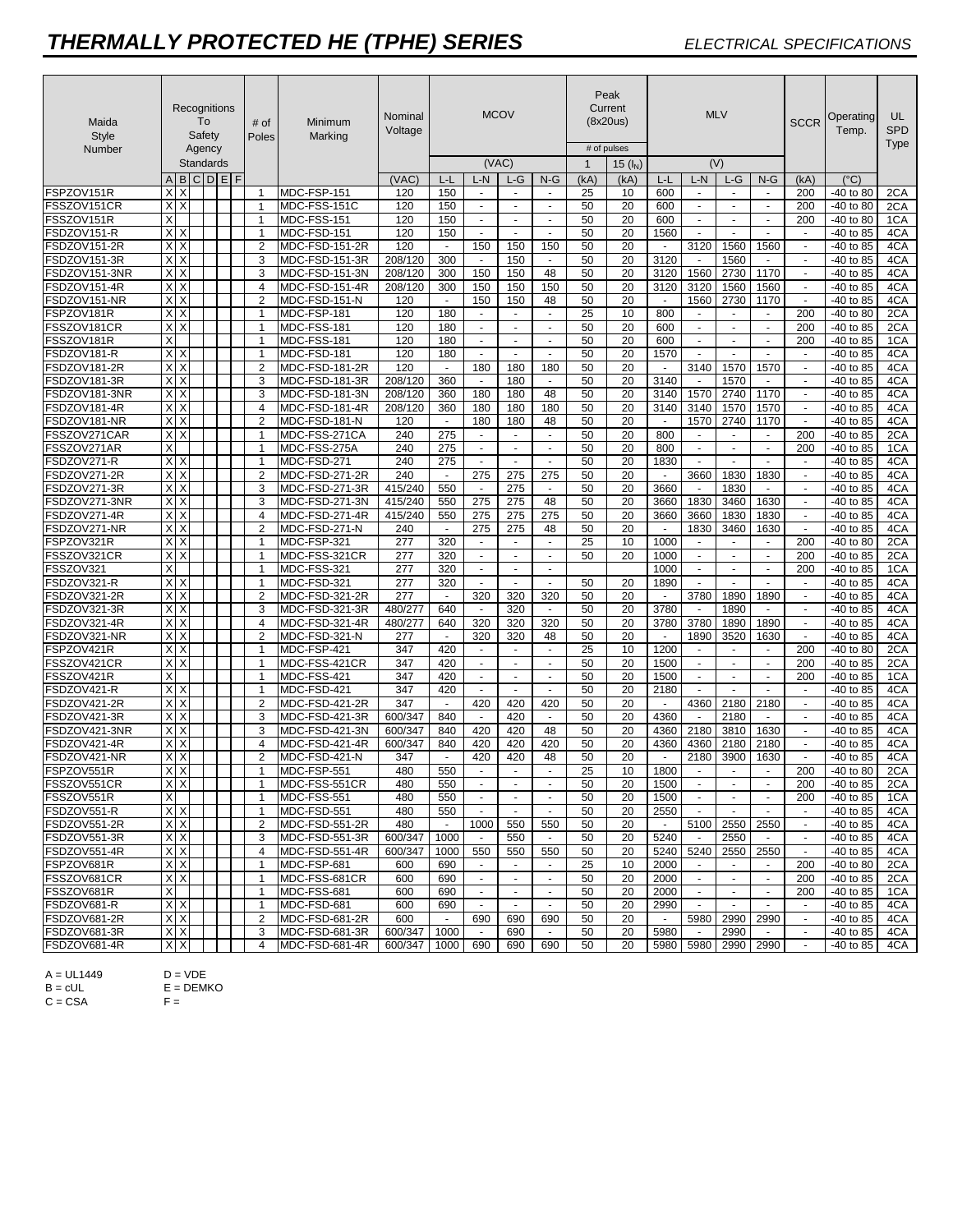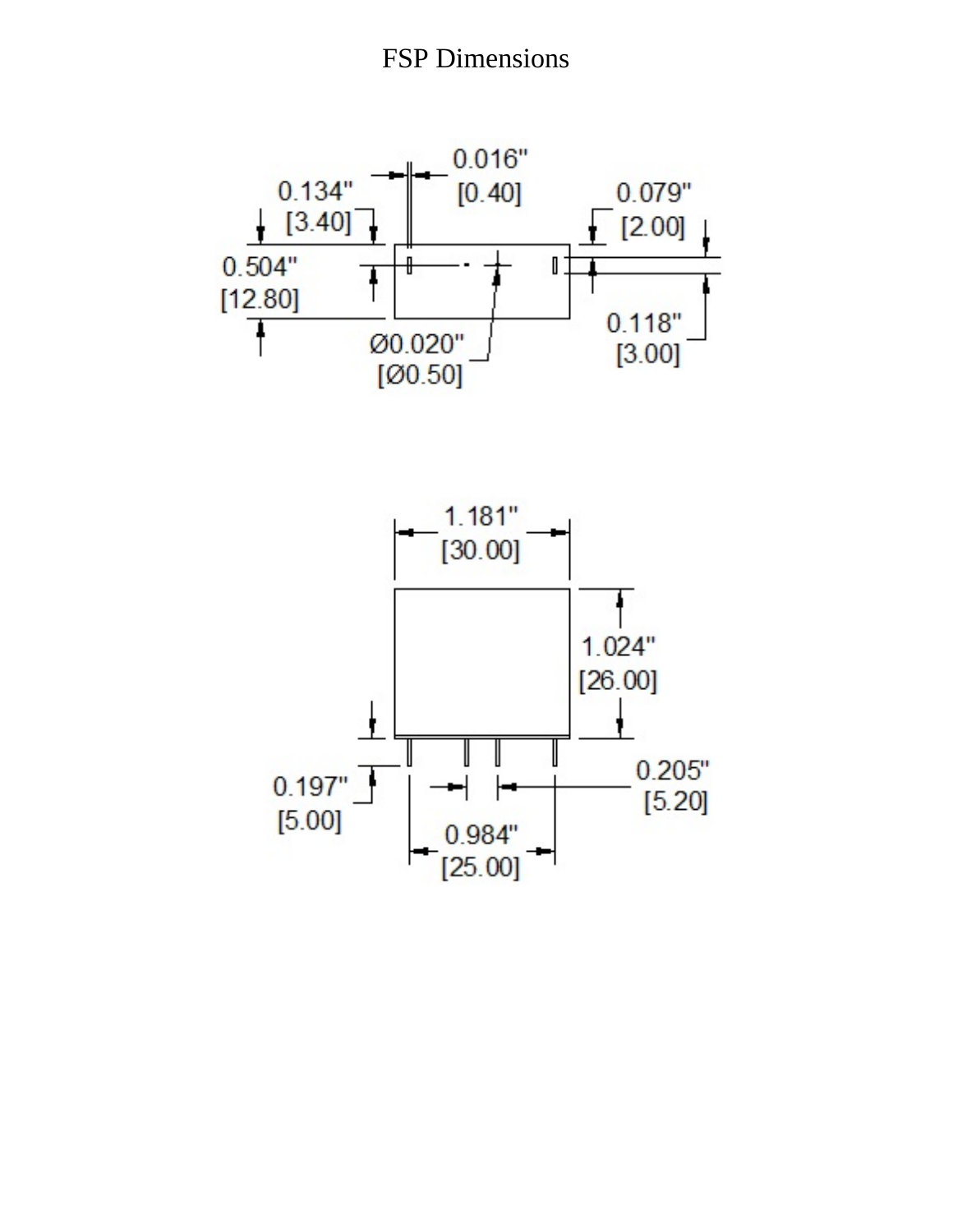

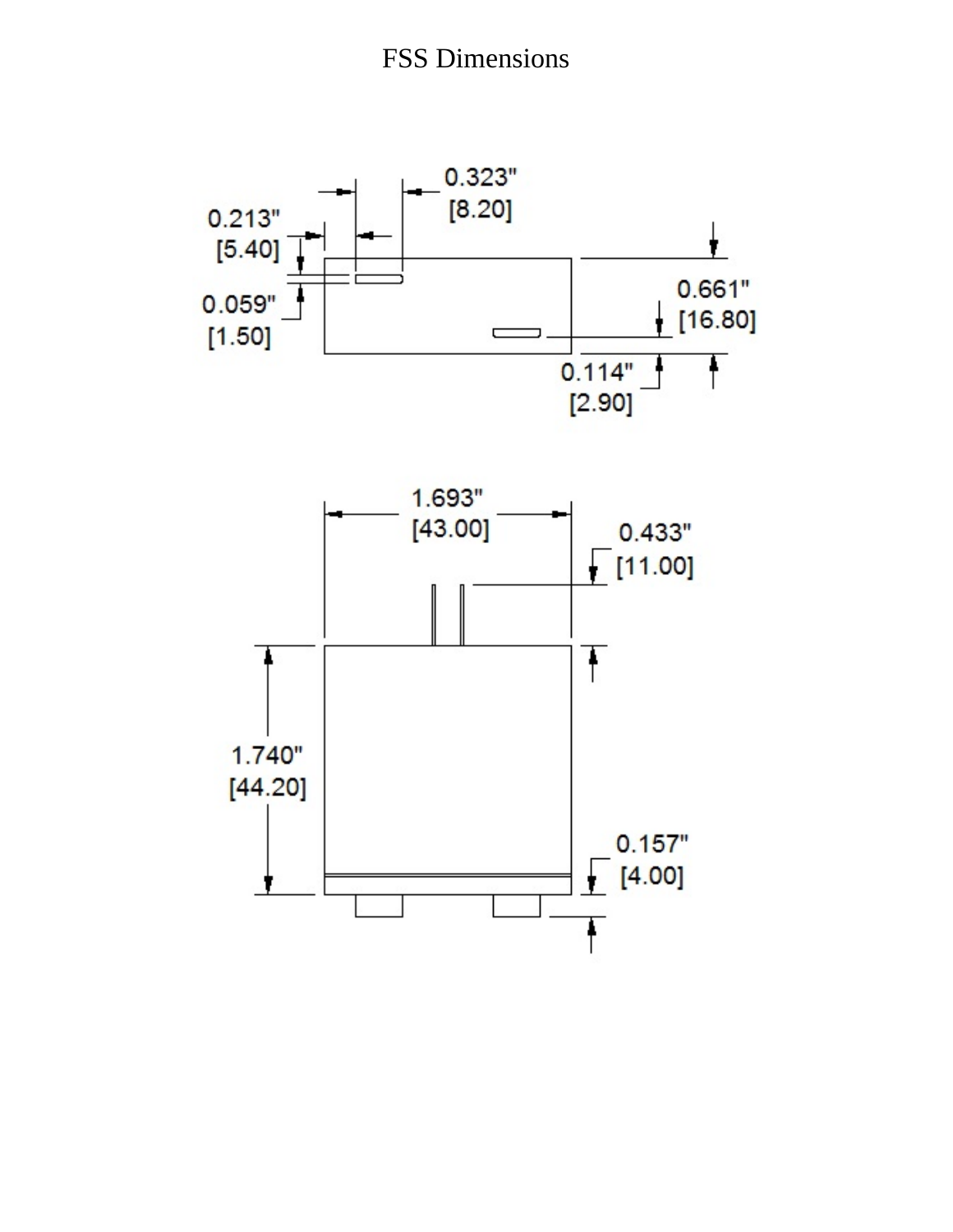## FSD Dimensions











目